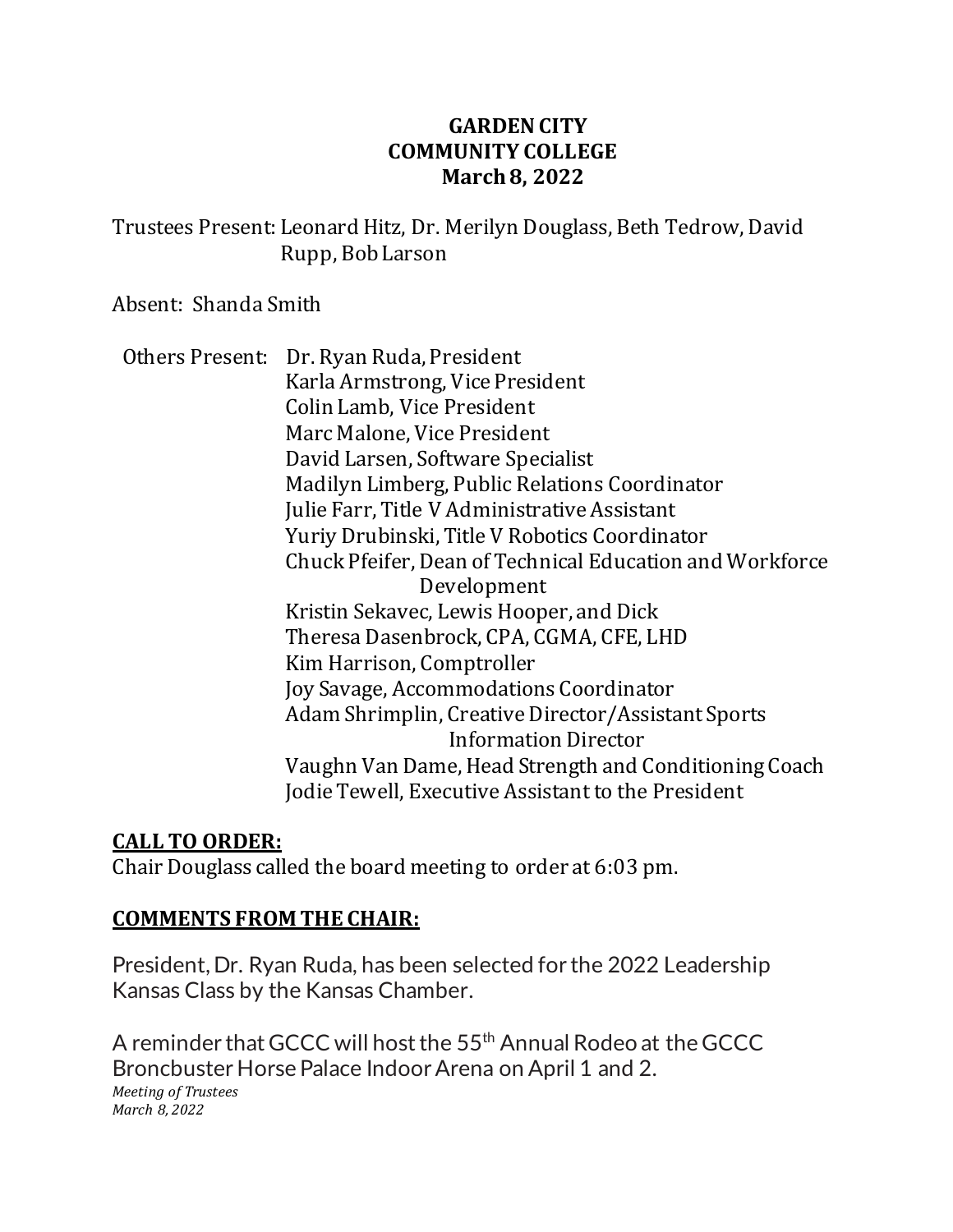#### **B. Report for SGA**

No Report

#### **C. New Employees**

Joy Savage, Full Time Accommodations Coordinator

 Adam Shrimplin, Creative Director/Assistant Sports Information Director Von Van Dame, Head Strength and Conditioning Coach Ashley Winger, Title V Activity Director Julie Farr, Title V Administrative Assistant Yuriy Drubinski, Title V Robotics Coordinator

Title V Update: Dean Pfiefer reported that the grant will allow GCCC to be the stem hub of southwest Kansas, with construction starting this summer. Kelsy Kilgore will be the Outreach Coordinator for the grant. There will be three new programs offered: Crop technology, Robotics, and Cyber Security.

# **D. Presentation of Audit**

 Theresa Dasenbrock and Kristin Sekavec presented findings over the 2020- 21 audit. (Supporting documents filed with official minutes)

# **II: Consent Agenda**

Trustees pulled items E and F for further discussion.

# **Move to accept A, B, C, D, and G for approval.**

**Motion:** Beth Tedrow **Second:** David Rupp

**Ayes:** Hitz, Tedrow, Douglass, Larson, Rupp **Nays:** None

# **Motion Carries**: 5-0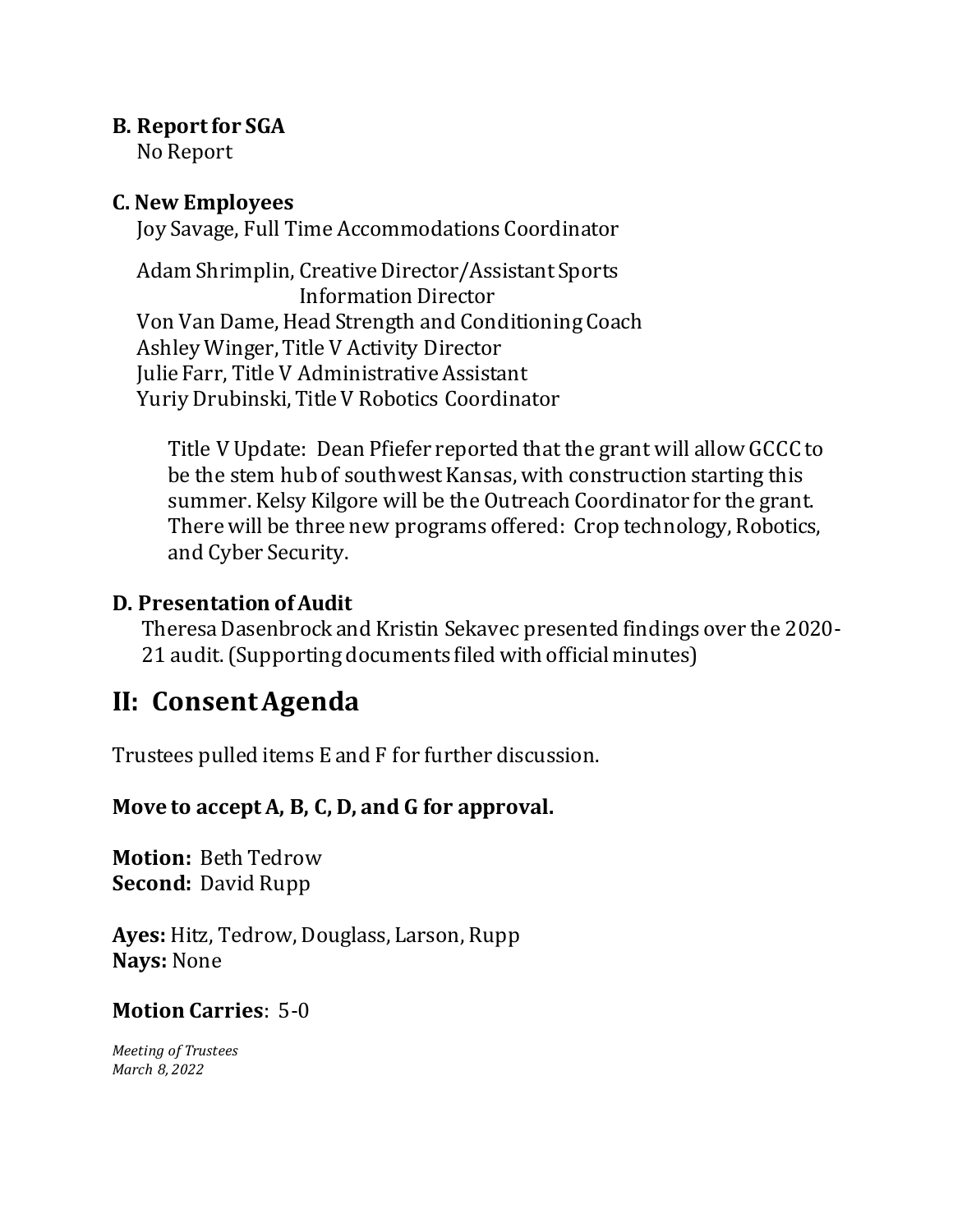- **(A)** Approval of minutes of previous meetings (Supporting documents filed with official minutes)
- **(B)** Approval of personnel actions-Human Resources (Supporting documents filed with official minutes)
- **(C)** Approval of Financial information (Supporting documents filed with official minutes)
- **(D)** Approval of 2020-21 Audit (Supporting documents filed with official minutes)
- **(G)** Approval of Non-Renewal (Supporting documents filed with official minutes)

# **(E) Video Board**

 Dr. Ruda reported on the financing for the video board, including the benefits of upgrading. The additional expense will be coming from the capital.

# **Move to approve Item E Video Board Option 2.**

 **Motion:** David Rupp **Second:** Bob Larson

 **Ayes:** Hitz, Tedrow, Douglass, Larson, Rupp **Nays:** None

# **Motion Carries:** 5- 0

# **(F) Fees and Tuition – Service Area SB155**

This is a correction from last month of \$55 per credit hour for the next year.

# **Move to approve consent agenda Item F Fees and Tuition.**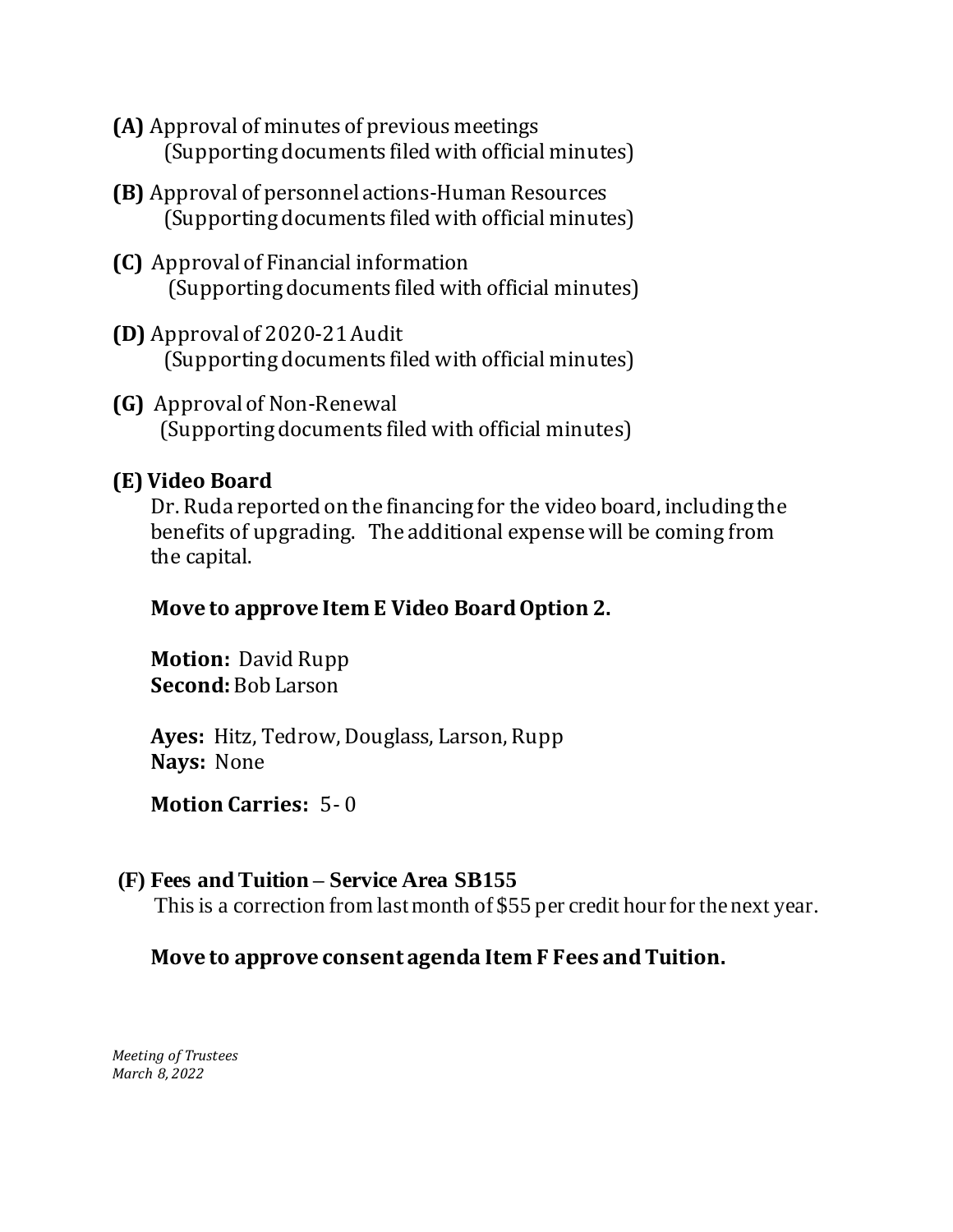**Motion:** Dave Rupp  **Second:**Bob Larson

**Ayes:** Hitz, Tedrow, Douglass, Rupp, Larson **Nays:** None

**Motion Carries:** 5 - 0

#### **III. CONFIRMATION OF MONITORING REPORTS:**

A. Monitoring Reports and END

A-1 Bi-Annual, Executive Limitations, #2 General Executive Constraints The audit backed up this policy.

A-2 Annual, Executive Limitations, #10 General Executive Constraints Dr. Ruda included precise data points regarding athletics, including protocols and polic ies. Trustees discussed the language of "shall not" within the monitoring reports. It is the expectation of this board that everyone on this campus deserves to be safe.

 A-3 Bi-annual, Executive Limitations, Board Job Description #6 Trustee Rupp reported on the BAA. (Supporting documents filed with official minutes)

 Shand Smith will provide the Endowment report at the April meeting.

Chair Douglass declared monitoring reports as presented.

- B. Review Monitoring Report
	- B-1 Annual, Executive Limitations, Personal Enrichment No suggestions for revisions
	- B-2 Annual, Executive Limitations, Essential Skills No suggestions for revisions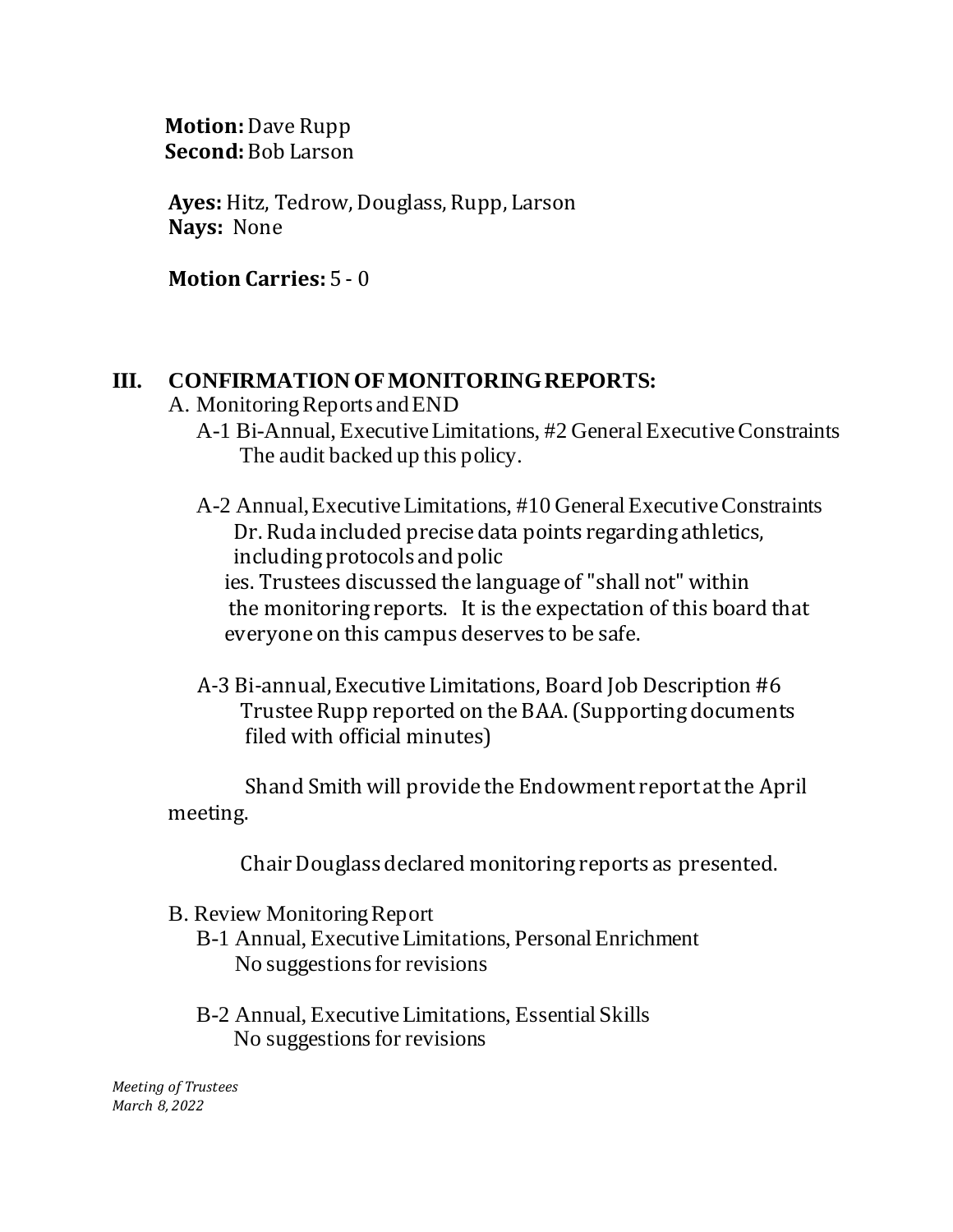Chair Douglass broughtthe need to develop a professional board plan to the board's attention. She presented a draft of professional development #8 under the Board job description. (Supporting documents filed with official minutes). The board chair and President would schedule an annual retreat and retain a special speaker. The board has completed the new board member orientation, and it is on the website. The trustees will review and vote on #8 at the next meeting.

Trustee Douglass discussed goals for trustees.(Supporting documents filed with official minutes) She proposed a retreat in June 2022 to develop the plan for the following year. There is an expectation that members will attend the ACCT conference.

Chair Douglass discussed the upcoming calendar. (Supporting documents filed with official minutes) Send dates that work to Jodie to schedule the retreat.

# **VI. OTHER**

# **A. Open comments from the public**

No public comments

# **B. President's Report**

To accommodate the number of students walking and their families, Dr. Ruda reported on the two Commencement ceremonies on Friday, May 6, at 4 pm and 7 pm. Food will be served in the student center for employees. The nursing ceremony will be on Saturday. He recognized both men's and women's basketball teams; they represented the college well. We commend Sean Boler and Mackenzie Johnson on Godspell. We had over 500 people in attendance over the weekend. The Quiz Bowl team finished 12th in the National Competition. Headcount is up 2.3% from last year. Credit hour right at 4% increase from last year. (Supporting documents filed with official minutes)

# **C. Incidental Information**

(Supporting documents filed with official minutes)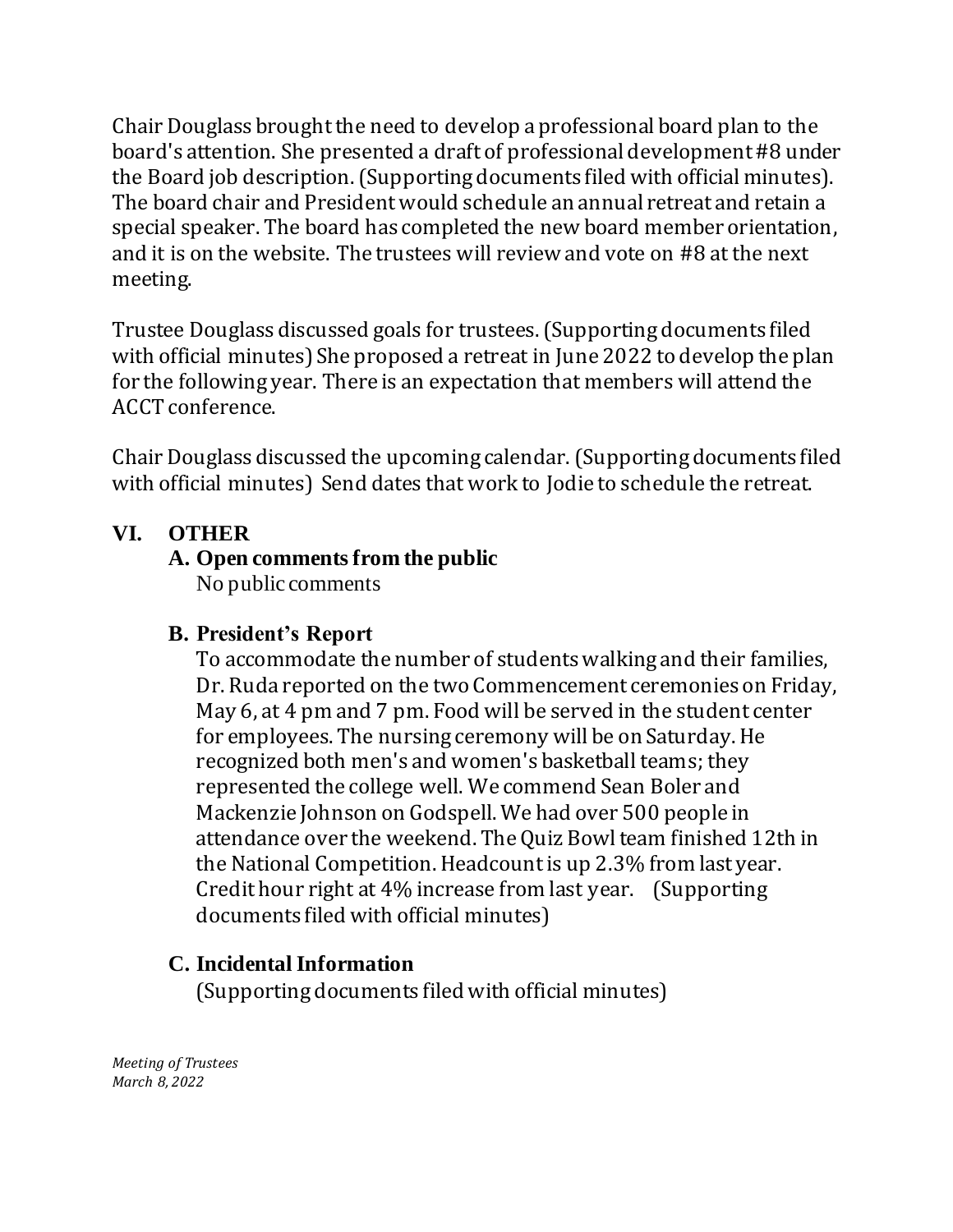#### **D. Report from FCEDC**

No new information

#### **E. Report from KACCT**

The next meeting is on April 1 in Junction City.

#### **F. Report from Faculty Senate**

Faculty Senate has approved several more faculty developments this month. A total of 8 approved this year. Gabe reported that they are continuing to work on policy updates. Next week will send out names for end-of-year awards.

#### **G. Accreditation Update**

The training sessions have focused on areas that HLC finds most problematic for institutions. We now move to prepare for the visit. Dr. Malone shared the timeline up to the HLC visit in November. We will work with writing teams, monitoring reports, a compilation of the evidence file, and the mock site visit sometime in July. (Supporting documents filed with official minutes)

# **VII. OWNERSHIP LINKAGE**

Sunday, February 28, Beth Tedrow attended the PTK induction; it was a very nice ceremony. Today was the Upchurch foundation let by Paul Kyle. After the film, which focused on PTSD, he did a workshop for students and community members.

Chair Douglass attended the Cosmetology advisory meeting. Shop owners shared that they wanted the new employees to be business savvy and offer good customer service. They have 25 students in Cosmo, 16 in manicuring, with 10 of the students from the high school. This is a busy department, and they are looking forward to the remodel and upcoming move.

Chair Douglass attended a public meeting called by Lon Pishny. He discussed community building and how we can partner together to ensure we are not going in different directions. There will be more meetings in the future.

We have had several compliments regarding the FA auditorium update.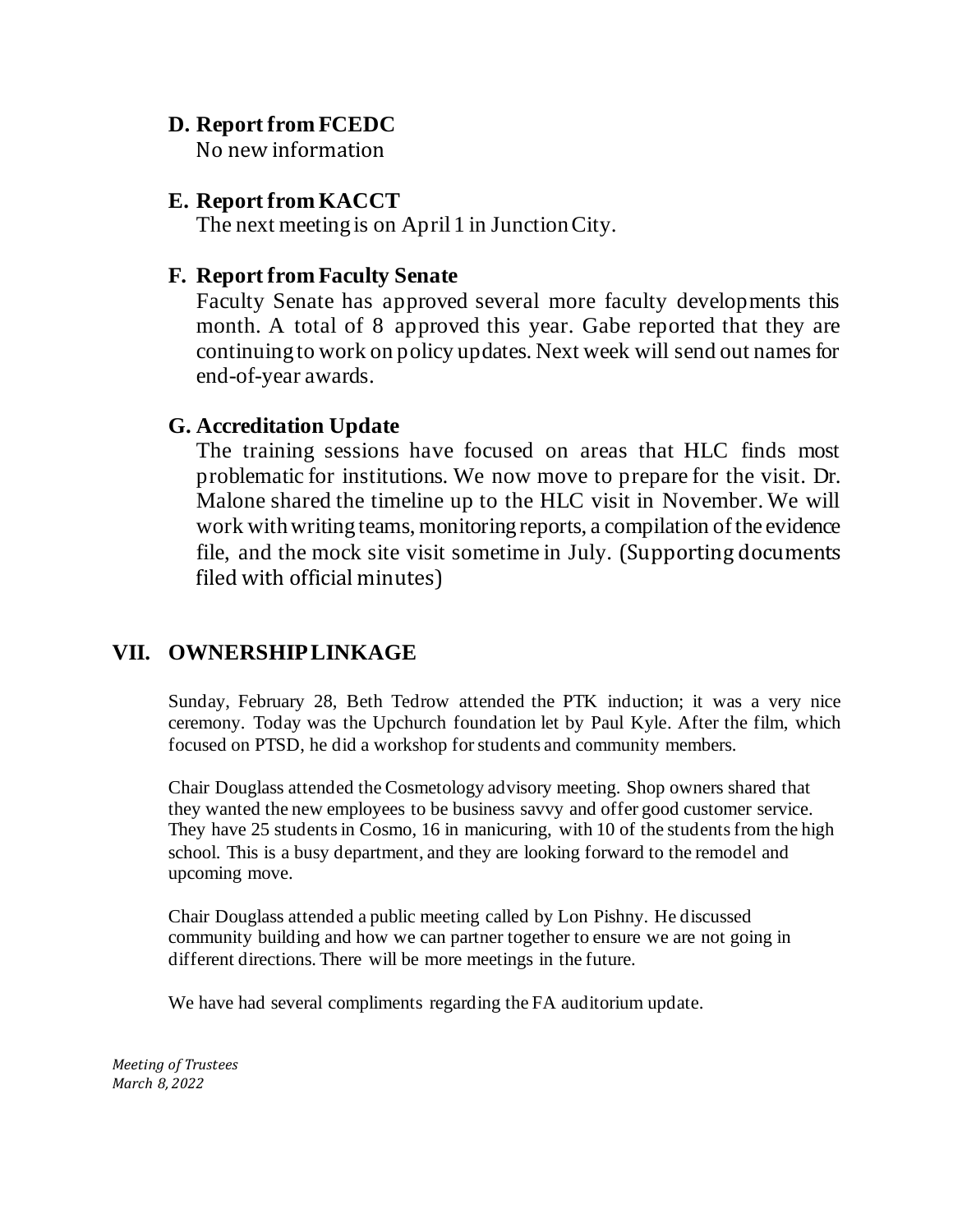#### **Upcoming Calendar Dates:**

| 9-Mar     | Baseball vs. Otero College 1:00                                  |
|-----------|------------------------------------------------------------------|
|           | Softball vs. Trinidad State College 12:00, 2:00                  |
| 12-Mar    | Softball vs. Seward 12:00, 2:00                                  |
| 14-18 Mar | Spring Break - No Classes                                        |
| 17-20 Mar | Spring Break - Campus Closed                                     |
| 16-Mar    | Chamber Breakfast 7:30 am                                        |
| 17-Mar    | Baseball vs. Hutchinson Community College 1:00,<br>3:30          |
| 19-Mar    | Legislative Coffee, Endowment 10:00 am                           |
|           | Softball vs. Hutchinson 1:00, 3:00                               |
| 26-Mar    | Baseball vs. Seward Community College 1:00, 3:30                 |
|           | Softball vs. Butler 1:00, 3:00                                   |
| 30-Mar    | Softball vs. Barton 1:00, 3:00                                   |
| 31-Mar    | Baseball vs. Barton Community College 1:00,<br>3:30              |
| 1-Apr     | Track and Field Garden City Multi and Invite, time<br><b>TBA</b> |
| $1-3$ Apr | GCCC 55th Annual Rodeo 7:30 pm                                   |
| 6-Apr     | Softball vs. Northwest Kansas Technical College 1:00,<br>3:00    |
| 8-Apr     | Softball vs. Otero college 12:00, 2:00                           |
|           | <b>GCCC</b> Endowment Auction                                    |
| 9-Apr     | Baseball vs. Cloud Community College 1:00, 3:00                  |
| 14-Apr    | Baseball vs. Colby Community College 1:00,4:00                   |
| 15-18 Apr | Easter Break - Campus Closed                                     |
| 16-Apr    | Legislative Coffee, Endowment 10:00 am                           |
| 20-Apr    | Chamber Breakfast hosted by GCCC BOT 7:00 am<br>Endowment        |
|           | Softball vs. Pratt Community College 2:00, 4:00                  |
| 21-Apr    | 2022 Annual Meeting and Awards Banquet: Chamber                  |
| 23-Apr    | Baseball vs. Pratt Community College 1:00, 3:00                  |
| 27-Apr    | Softball vs. Colby Community College 1:00, 3:00                  |
| 28-Apr    | Baseball vs. Dodge City Community College 1:00,<br>3:00          |
| 5-May     | Baseball vs. Butler Community College 1:00, 3:00                 |
|           | Track and Field Region VI Championships, TBA                     |
| 6-May     | 2022 Commencement 4:00, 7:00                                     |
| 12-May    | Final Exam Week                                                  |
| 17-May    | Faculty Last Day                                                 |
| 30-May    | Memorial Day - Campus Closed                                     |